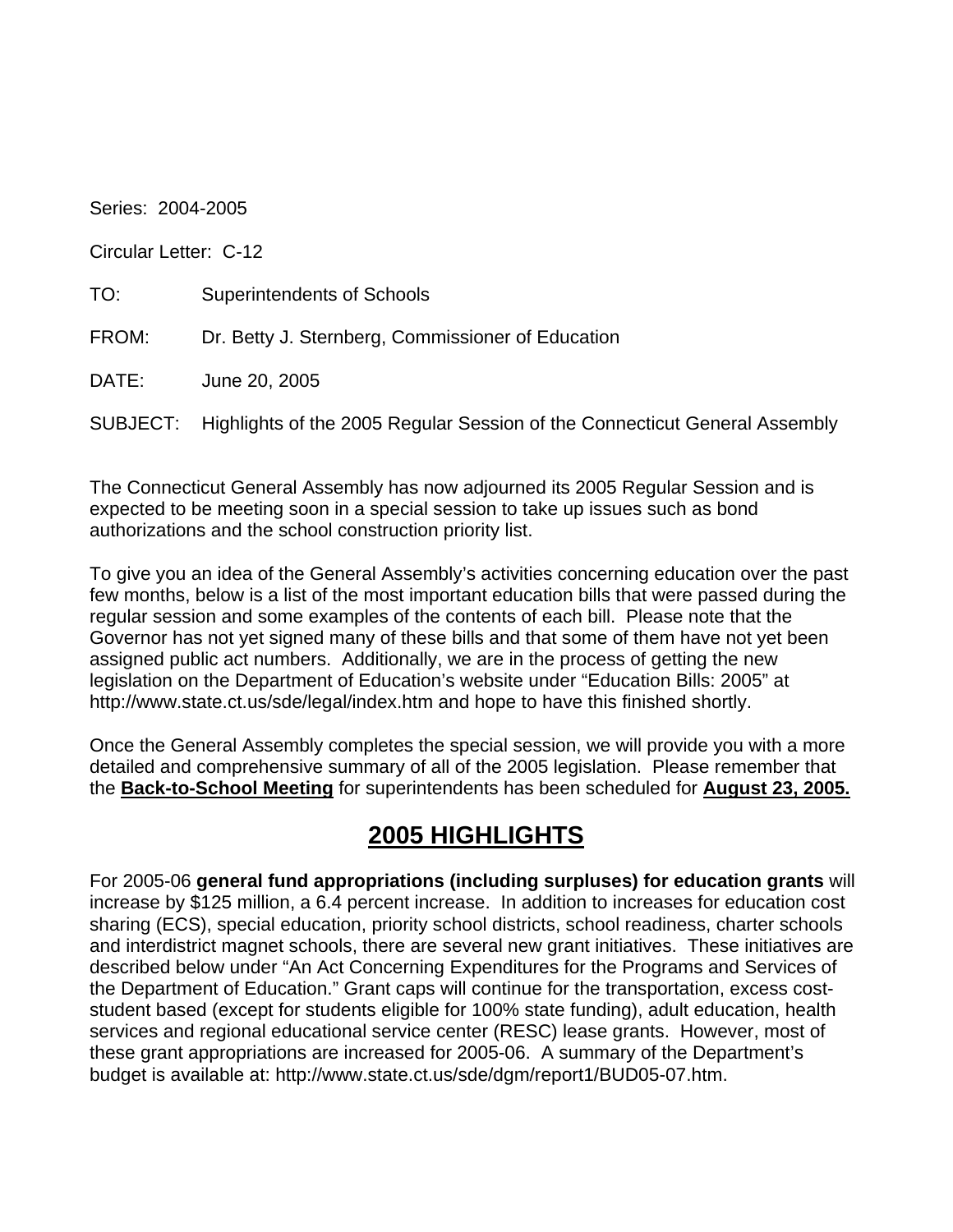**An Act Concerning Expenditures for the Programs and Services of the Department of Education** (HB 6989, as amended) makes statutory changes to implement the Department of Education's budget for the upcoming biennium including the establishment of new grant programs to:

- o Pilot the use of **technology** in providing computer assisted writing, instruction and testing in the  $9<sup>th</sup>$  and  $10<sup>th</sup>$  grades;
- o Assist **districts in need of improvement** by providing grants for the creation and acquisition of new curricula, training in the use of the curricula, and related supporting textbooks and other materials;
- o Provide grants to boards of education, towns and not-for-profit organizations for **afterschool programs**; and
- o Provide for new and unique methods of educating **young adults entering adult education**.

Additionally, this bill:

- o Enhances the state's **school readiness** program by (A) establishing an Early Childhood Education Cabinet to advise the Commissioner of Education, evaluate the school readiness program, develop budget requests, and promote consistency of quality and comprehensiveness of early childhood services; (B) expanding the competitive school readiness grant program to more towns with the lowest ECS wealth rankings; (C) increasing the cap on the per child cost of the school readiness component; (D) raising the qualifications of staff employed in school readiness programs; and (E) requiring the Commissioner of Education, within available appropriations, to develop and implement a statewide kindergarten assessment tool to measure a child's preparedness for kindergarten;
- o Specifies that the budgeted appropriation for education in any town receiving an increase in **ECS** funds shall not be less than the amount appropriated for education for the prior year plus the increase in funds;
- o Establishes a task force to study **interdistrict magnet school expenditures, funding and governance** and report to the General Assembly by January 1, 2006; and
- o Provides that **state testing** of students is to be administered in March or April, rather than only in April.

**An Act Concerning Food Allergies and the Prevention of Life-Threatening Incidents in Schools** (P.A. 05-104; signed by the Governor June 7, 2005) requires (1) the Department of Education, in conjunction with the Department of Public Health and not later than January 1, 2006, to develop and make available to each local and regional board of education guidelines for the management of students with life-threatening food allergies and (2) each board of education to implement a plan based on the guidelines not later than July 1, 2006.